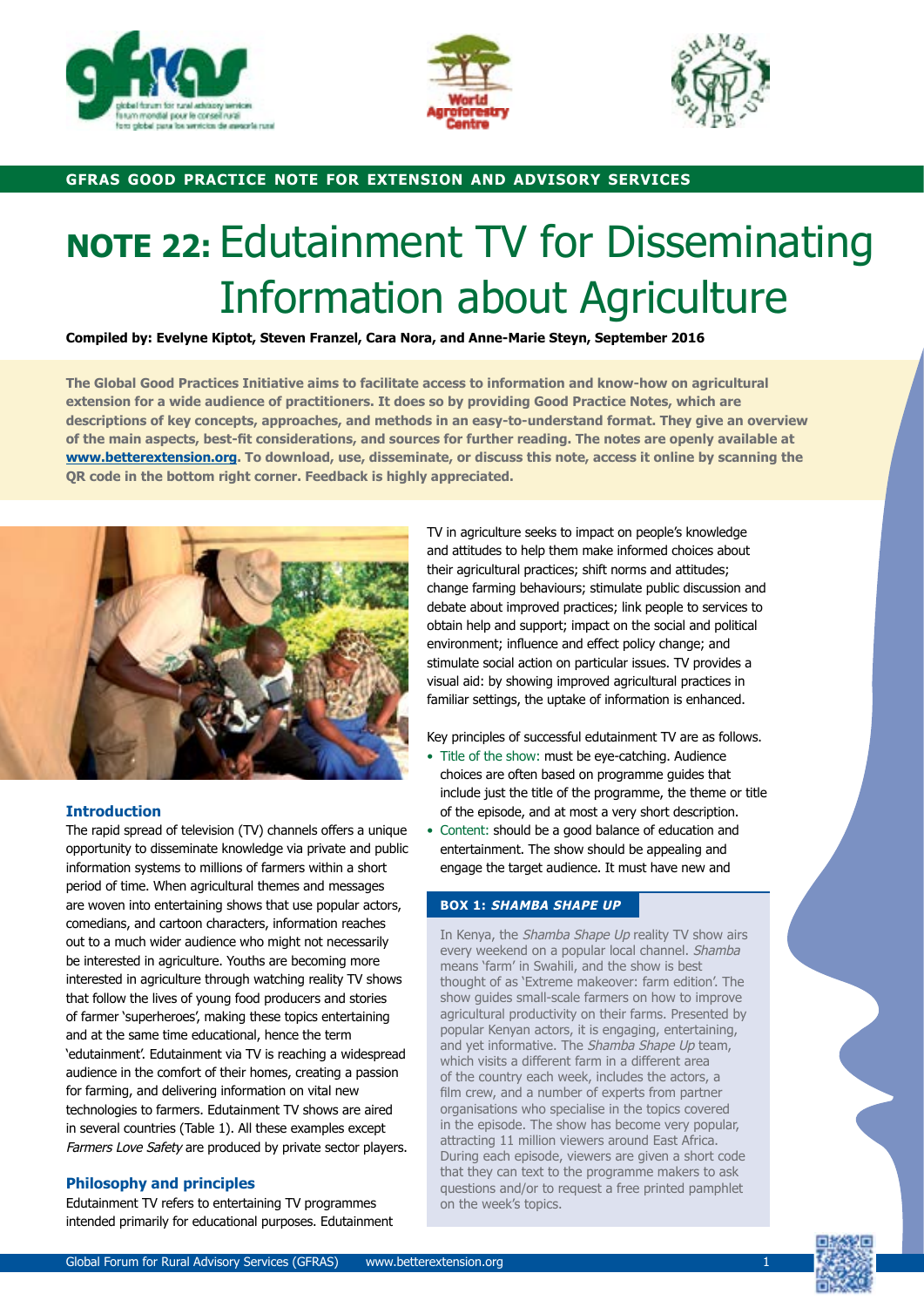#### **Table 1. Examples of edutainment TV programmes**

| <b>Title</b>                           | <b>About the show</b>                                                                                                                                                                                                                               | <b>Country</b>                     |
|----------------------------------------|-----------------------------------------------------------------------------------------------------------------------------------------------------------------------------------------------------------------------------------------------------|------------------------------------|
| First Time Farmers <sup>1</sup>        | Chronicles youth who are trying their hand at the family business                                                                                                                                                                                   | <b>United Kingdom</b>              |
| Shamba Shape Up <sup>2</sup>           | Involves visits to small-scale farmers with experts or other farmers to advise them on how to<br>improve agricultural productivity on their farms - presented by popular Kenyan actors                                                              | Kenya, Tanzania,<br>Uganda, Rwanda |
| Seeds of Gold <sup>3</sup>             | Disseminates information on new agricultural technology – production, marketing, and value-<br>$addition - to current and potential farmers within and outside the country$                                                                         | Kenya                              |
| Farmed and Dangerous <sup>4</sup>      | Promotes the importance of food safety and sustainable farming – the Mexican restaurant<br>chain Chipotle has created an original entertainment show that both presents a message and<br>earns income from advertisements placed by other companies | <b>United States</b>               |
| <b>Farmers Love Safety<sup>5</sup></b> | Promotes sustainable growth in agricultural production and improved rice value chains to<br>provide farmers with better knowledge on production inputs and access to markets                                                                        | <b>Thailand</b>                    |
| Hridoye Mati O Manush 6                | Covers all aspects of agriculture, its problems, possibilities, and ways of improving farmers'<br>livelihoods                                                                                                                                       | <b>Bangladesh</b>                  |

exciting ideas. It should also be accurate, precise, and culturally acceptable.

- Topics: the message should be integrated with the challenges of farming as well as other non-farm issues relevant to the audience. For example, Shamba Shape Up integrates the use of solar for lighting with information on improved agricultural practices.
- Duration: keep it short and simple (KISS) to sustain viewers' interest.
- Delivery: the message should be presented in a simple, entertaining way that appeals and connects with the audience. Use humour. Use popular characters to deliver the message – people love celebrities and are receptive to listening to them.
- Audience: know the target audience and their needs. The show must resonate with people's lives and situations. First Time Farmers in the United Kingdom targets young people, and incorporates hard work with things that youth enjoy.
- Scheduling: the show should be aired at a time when the target audience watches TV.
- Durability: an ongoing series of shows must be able to sustain viewers' interest across multiple episodes.
- Promotion: rigorous awareness-raising campaigns should be conducted in advance to capture the audience and increase viewership. The promotion of a TV programme should be well planned – first impressions are decisive when people decide if they will watch the show.
- Sustainability: a business model should be adopted where companies buy time to advertise their products, to ensure the show's sustainability.
- Interactivity: the show should be combined with other communication technologies to facilitate uptake of the practices it is promoting. For example, it can encourage viewers to send text messages requesting more information using their mobile phones. Incorporating a call centre is also helpful, so that farmers can call in to ask questions. These technologies can also serve as a feedback mechanism for determining viewers' perceptions both of the show and of the agricultural practices it is promoting.

## **Implementation**

The following key steps should be taken into account to ensure the success of an edutainment TV show. During

implementation, it is important that the key principles of good edutainment are followed.

## 1. Research and planning

- Choose the topic, conduct research on it, identify the target audience, and decide on the scale of the project
- Develop a budget and schedule
- Define the format of the TV production
- Raise funds for development, production, implementation, and evaluation

#### 2. Development

- Develop the message and storyline
- Scout for people and material for filming
- Develop educational packages

#### 3. Production and postproduction

- Film the content
- Edit the episodes (sound, colour, graphics, etc.)

#### 4. Validation/feedback on postproduction

#### 5. Broadcasting

- Promote the show through various means, such as Facebook and TV advertisements
- Air the show

#### **Monitoring and evaluation**

Monitoring is the continuous routine tracking of program activities. Evaluation involves an assessment of the extent to which a program has achieved its intended objectives and how it could be improved. There are four main reasons for undertaking an evaluation.

- To gauge the impact your shows have on your audience.
- To understand the strengths and weaknesses of the show, and the promoted agricultural practices, in order to improve next time.
- To enable your current and potential funders to see the value of your work.
- For accountability towards the audience and funders.

Monitoring and evaluation can be undertaken using quantitative and qualitative methods. Quantitative

- <sup>1</sup> Channel 4, UK: www.channel4.com/programmes/first-time-farmers/episode-guide/series-2
- The Mediae Co. Ltd: www.shambashapeup.com Nation Media Group: www.nation.co.ke/business/seedsofgold/Seeds-of-Gold-programme-to-premier-on-NTV/-/2301238/2757902/-/c5a27nz/-/index.html
- <sup>4</sup> Chipotle: http://adage.com/article/digitalnext/chipotle-takes-a-risk-producing-hulu-tv-series/291914
- 
- <sup>5</sup> BASF: https://agriculture.basf.com/en/Crop-Protection/News-Events/Press-releases/"Farmers-Love-Safety"-TV-Show.html
	- <sup>6</sup> Channel I, Bangladesh: www.thedailystar.net/news-detail-24222.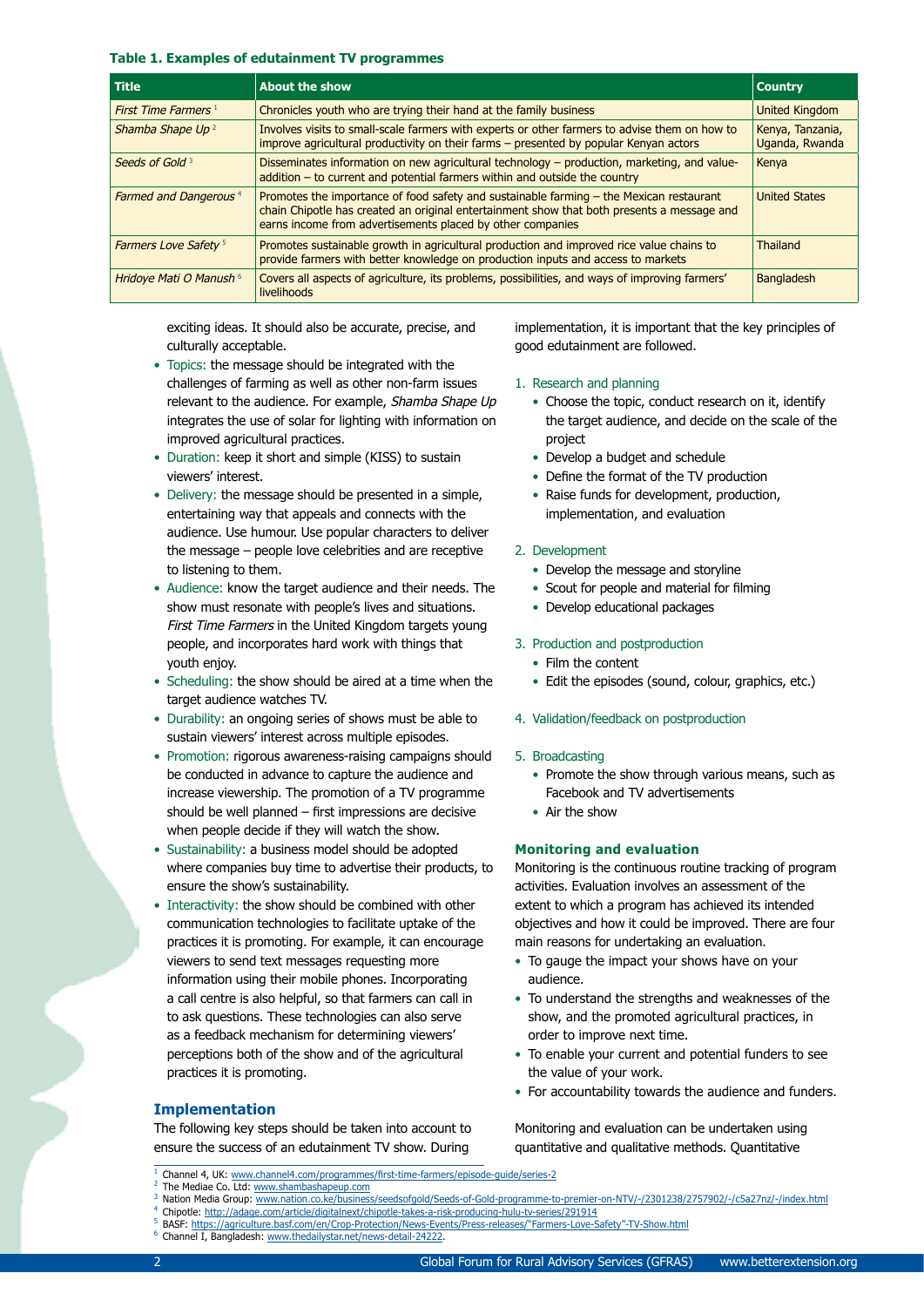methods include surveys; while qualitative methods may include focus group discussions and in-depth interviews.

## **Capacities required**

Creating a successful edutainment TV show requires a dynamic media team that is able to harness the required resources and capacities – directing, researching, production, scriptwriting, and editing. It is important that scriptwriters have an understanding of agriculture and familiarity with the target audience (e.g. smallholder farmers), including their resource constraints and needs. Other capacities required are in campaigning, publicity, fundraising/resource mobilisation, and partnership building.

#### **Costs**

Costs will vary depending on the scale of the project and services provided, but generally include equipment and procurement of licences; staffing; research, development, filming, and broadcasting; promotion; maintenance of equipment; and monitoring and evaluation.

Costs of producing a show are relatively high in terms of absolute cost, but low in terms of cost per household reached. For example, engaging Shamba Shape Up to film five six-minute segments costs US\$50,000, with an audience of 3.5 million households – only US\$0.014 per household.

## **Strengths and weaknesses**

The major strengths and weaknesses of edutainment TV programmes for agricultural information are shown in Table 2.

## **Best-fit considerations Target groups**

The approach is appropriate for a wide range of people, including women and youth, and people in urban areas who are rarely in contact with extension services. For example, Shamba Shape Up reaches more women than men (66% female to 34% male). This is important as women are generally excluded from traditional training and workshops. Women are able to view the TV shows directly, which reduces problems associated with inaccurate transfer of knowledge. It allows them to make informed decisions to adopt practices based on the information they receive from the show. It is also particularly useful for attracting the youth to view agriculture as an enterprise worth venturing into.

It is not, however, appropriate for poor farmers who lack access to TV, or for those who may not understand the

**Table 2. Strengths and weaknesses**



#### **Figure 1. Capacities required to develop a successful edutainment TV show**

language in which the shows are broadcast. One solution is to record shows on DVD or flash drive and show them on projectors in rural areas, to reach viewers with no access to TV. They can also be translated into local languages if funding is available.

#### **Innovations**

Edutainment TV is appropriate for a wide range of agricultural innovations. For example, Shamba Shape Up series  $5<sup>7</sup>$  focused on innovations related to dairy practices, soil conservation, poultry, nutrition, financial literacy, planting and husbandry of sweet potatoes, tomatoes, sunflower, maize, rice, and other crops and enterprises. In one of the Hridoye Mati O Manush series, farmers in Bangladesh were introduced to new methods of crop diversification, composite farming, simpler ways of production, transportation, and marketing, in addition to avoiding having to deal with intermediaries.

Edutainment TV shows can also be integrated with mobile phones and call centres to make them more interactive. Introducing competitions within a show can make it more attractive. A good example is Farmers Love Safety in Thailand, which features two opposing teams of farmers who compete over which group can produce the highest yields and the best quality harvest. Shows can also be uploaded on YouTube and packaged as DVDs for later use.

#### **Context**

Edutainment TV shows are not available in many countries. Where they are available, people need to have access to

| <b>Strengths</b>                                                                                                                                                                                                                                                                                                                                                                                                                                                                                                                                                                     | <b>Weaknesses</b>                                                                                                                                                                                  |  |  |
|--------------------------------------------------------------------------------------------------------------------------------------------------------------------------------------------------------------------------------------------------------------------------------------------------------------------------------------------------------------------------------------------------------------------------------------------------------------------------------------------------------------------------------------------------------------------------------------|----------------------------------------------------------------------------------------------------------------------------------------------------------------------------------------------------|--|--|
| • Wider reach than many extension approaches<br>• Helps improve viewers' access to information<br>$\bullet$ Appeals to youth and urban dwellers<br>$\bullet$ Entertaining as well as educational<br>• Can have an immediate impact<br>• Can be packaged as DVDs for later viewing<br>• Can be posted on YouTube for wider distribution and use<br>• Can be integrated with mobile phones and call centres for viewers to pose<br>questions, receive responses, and provide timely feedback<br>• Can be edited into short clips enabling closer targeting of farmer's different needs | • High cost per show<br>• Penetration of TV still low in many<br>developing countries<br>• Not interactive<br>• Language limitations – difficult to make<br>programmes in many different languages |  |  |

Mediae. 2015. Shamba Shape Up series 5. Kenya knowledge, attitude and practices survey report. Nairobi: Mediae Company. Available at: http://shambashapeup.com/static/uploads/SSU\_Series\_5\_KAP\_Report\_2015.pdf